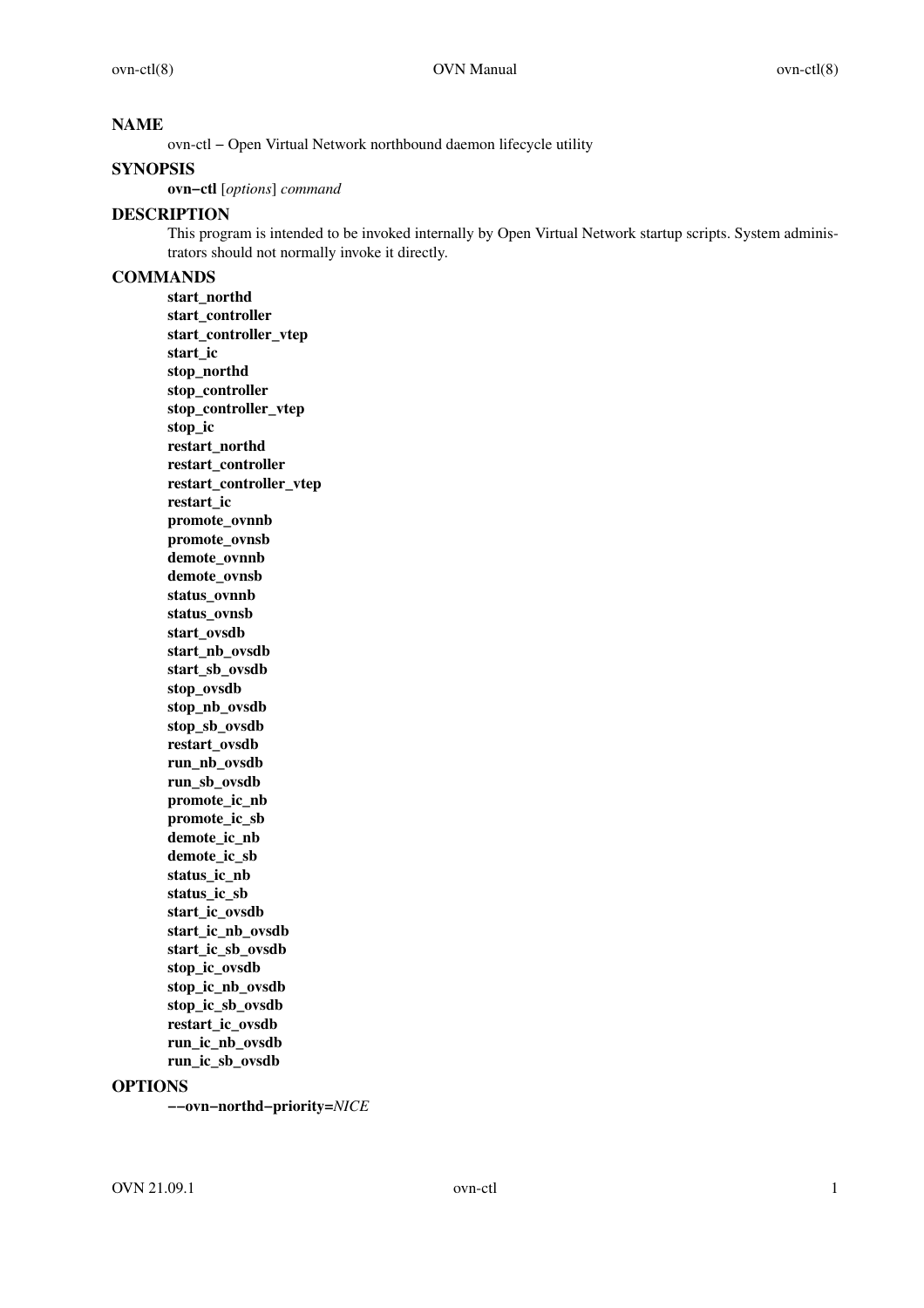- **−−ovn−northd−wrapper=***WRAPPER*
- **−−ovn−controller−priority=***NICE*
- **−−ovn−controller−wrapper=***WRAPPER*
- **−−ovn−ic−priority=***NICE*
- **−−ovn−ic−wrapper=***WRAPPER*
- **−−ovsdb−nb−wrapper=***WRAPPER*
- **−−ovsdb−sb−wrapper=***WRAPPER*
- **−−ovn−user=***USER:GROUP*
- **−−ovs−user=***USER:GROUP*
- **−h** | **−−help**

# **FILE LOCATION OPTIONS**

**−−db−sock=***SOCKET*

- **−−db−nb−file=***FILE*
- **−−db−sb−file=***FILE*
- **−−db−nb−schema=***FILE*
- **−−db−sb−schema=***FILE*
- **−−db−sb−create−insecure−remote=***yes|no*
- **−−db−nb−create−insecure−remote=***yes|no*
- **−−db−ic−nb−file=***FILE*
- **−−db−ic−sb−file=***FILE*
- **−−db−ic−nb−schema=***FILE*
- **−−db−ic−sb−schema=***FILE*
- **−−db−ic−sb−create−insecure−remote=***yes|no*
- **−−db−ic−nb−create−insecure−remote=***yes|no*
- **−−ovn−controller−ssl−key=***KEY*
- **−−ovn−controller−ssl−cert=***CERT*
- **−−ovn−controller−ssl−ca−cert=***CERT*

# **−−ovn−controller−ssl−bootstrap−ca−cert=***CERT*

# **ADDRESS AND PORT OPTIONS**

- **−−db−nb−sync−from−addr=***IP ADDRESS*
- **−−db−nb−sync−from−port=***PORT NUMBER*
- **−−db−nb−sync−from−proto=***PROT O*
- **−−db−sb−sync−from−addr=***IP ADDRESS*
- **−−db−sb−sync−from−port=***PORT NUMBER*
- **−−db−sb−sync−from−proto=***PROT O*
- **−−db−ic−nb−sync−from−addr=***IP ADDRESS*
- **−−db−ic−nb−sync−from−port=***PORT NUMBER*
- **−−db−ic−nb−sync−from−proto=***PROT O*
- **−−db−ic−sb−sync−from−addr=***IP ADDRESS*
- **−−db−ic−sb−sync−from−port=***PORT NUMBER*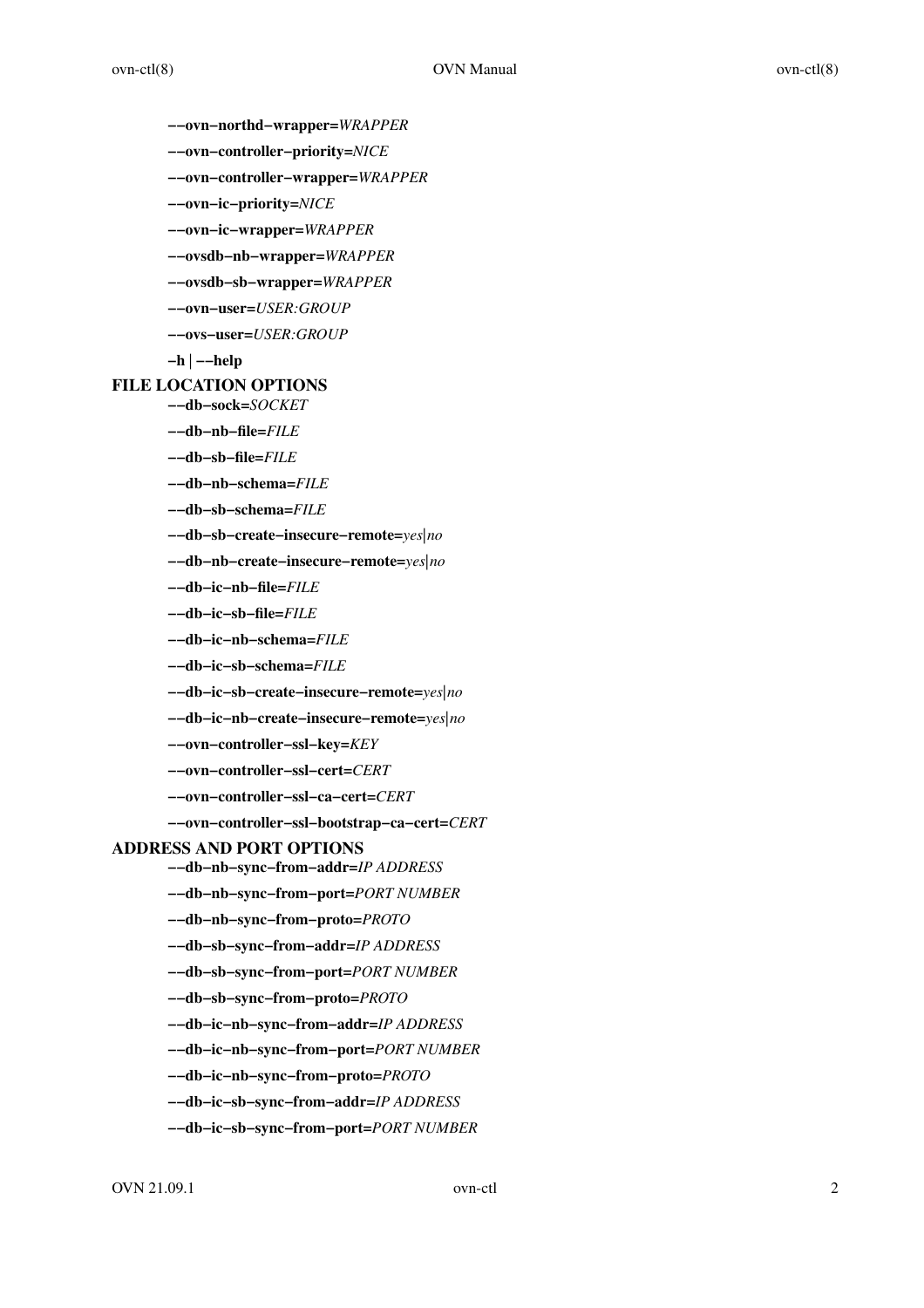**−−db−ic−sb−sync−from−proto=***PROT O* **−−ovn−northd−nb−db=***PROT O***:***IP ADDRESS***:** *PORT***.. −−ovn−northd−sb−db=***PROT O***:***IP ADDRESS***:** *PORT***.. −−ovn−ic−nb−db=***PROT O***:***IP ADDRESS***:** *PORT***.. −−ovn−ic−sb−db=***PROT O***:***IP ADDRESS***:** *PORT***.. CLUSTERING OPTIONS −−db−nb−cluster−local−addr=***IP ADDRESS* **−−db−nb−cluster−local−port=***PORT NUMBER* **−−db−nb−cluster−local−proto=***PROT O (tcp/ssl)* **−−db−nb−cluster−remote−addr=***IP ADDRESS* **−−db−nb−cluster−remote−port=***PORT NUMBER* **−−db−nb−cluster−remote−proto=***PROT O (tcp/ssl)* **−−db−sb−cluster−local−addr=***IP ADDRESS* **−−db−sb−cluster−local−port=***PORT NUMBER* **−−db−sb−cluster−local−proto=***PROT O (tcp/ssl)* **−−db−sb−cluster−remote−addr=***IP ADDRESS* **−−db−sb−cluster−remote−port=***PORT NUMBER* **−−db−sb−cluster−remote−proto=***PROT O (tcp/ssl)* **−−db−ic−nb−cluster−local−addr=***IP ADDRESS* **−−db−ic−nb−cluster−local−port=***PORT NUMBER* **−−db−ic−nb−cluster−local−proto=***PROT O (tcp/ssl)* **−−db−ic−nb−cluster−remote−addr=***IP ADDRESS* **−−db−ic−nb−cluster−remote−port=***PORT NUMBER* **−−db−ic−nb−cluster−remote−proto=***PROT O (tcp/ssl)* **−−db−ic−sb−cluster−local−addr=***IP ADDRESS* **−−db−ic−sb−cluster−local−port=***PORT NUMBER* **−−db−ic−sb−cluster−local−proto=***PROT O (tcp/ssl)* **−−db−ic−sb−cluster−remote−addr=***IP ADDRESS*

**−−db−ic−sb−cluster−remote−port=***PORT NUMBER*

**−−db−ic−sb−cluster−remote−proto=***PROT O (tcp/ssl)*

## **PROBE INTERVAL OPTIONS**

**−−db−nb−probe−interval−to−active=***Time in milliseconds*

**−−db−sb−probe−interval−to−active=***Time in milliseconds*

## **CONFIGURATION FILES**

Following are the optional configuration files. If present, it should be located in the etc dir

#### **ovnnb−active.conf**

If present, this file should hold the url to connect to the active Northbound DB server

# **tcp:x.x.x.x:6641**

# **ovnsb−active.conf**

If present, this file should hold the url to connect to the active Southbound DB server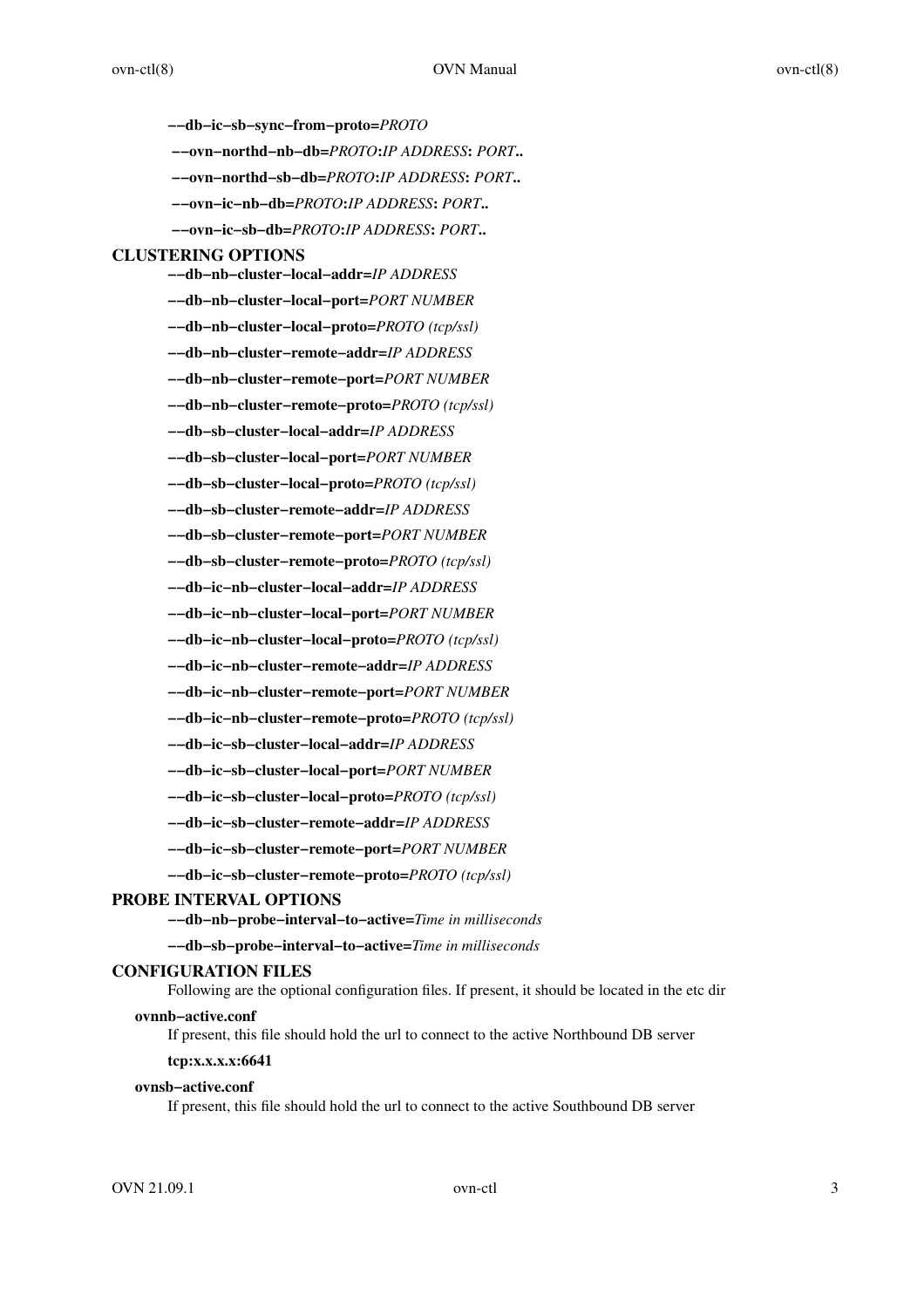#### **tcp:x.x.x.x:6642**

# **ovn−northd−db−params.conf**

If present, start\_northd will not start the DB server even if **−−ovn−manage−ovsdb=yes**. This file should hold the database url parameters to be passed to ovn-northd.

# **−−ovnnb−db=tcp:x.x.x.x:6641 −−ovnsb−db=tcp:x.x.x.x:6642**

#### **ic−nb−active.conf**

If present, this file should hold the url to connect to the active Interconnection Northbound DB server

# **tcp:x.x.x.x:6645**

#### **ic−sb−active.conf**

If present, this file should hold the url to connect to the active Interconnection Southbound DB server

#### **tcp:x.x.x.x:6646**

#### **ovn−ic−db−params.conf**

If present, this file should hold the database url parameters to be passed to ovn-ic.

## **−−ic−nb−db=tcp:x.x.x.x:6645 −−ic−sb−db=tcp:x.x.x.x:6646**

# **RUNNING OVN DB SERVERS WITHOUT DETACHING**

# **# ovn−ctl run\_nb\_ovsdb**

This command runs the OVN nb ovsdb-server without passing the **detach** option, making it to block until ovsdb-server exits. This command will be useful for starting the OVN nb ovsdb-server in a container.

#### **# ovn−ctl run\_sb\_ovsdb**

This command runs the OVN sb ovsdb-server without passing the **detach** option, making it to block until ovsdb-server exits. This command will be useful for starting the OVN sb ovsdb-server in a container.

#### **# ovn−ctl run\_ic\_nb\_ovsdb**

This command runs the OVN IC-NB ovsdb-server without passing the **detach** option, making it to block until ovsdb-server exits. This command will be useful for starting the OVN IC-NB ovsdb-server in a container.

# **# ovn−ctl run\_ic\_sb\_ovsdb**

This command runs the OVN IC-SB ovsdb-server without passing the **detach** option, making it to block until ovsdb-server exits. This command will be useful for starting the OVN IC-SB ovsdb-server in a container.

# **EXAMPLE USAGE**

# **Run ovn−controller on a host already running OVS # ovn−ctl start\_controller**

**Run ovn−northd on a host already running OVS # ovn−ctl start\_northd**

- **All−in−one OVS+OVN for testing # ovs−ctl start −−system−id="random"**
	- **# ovn−ctl start\_northd**

## **# ovn−ctl start\_controller**

# **Promote and demote ovsdb servers**

**# ovn−ctl promote\_ovnnb**

**# ovn−ctl promote\_ovnsb**

| #                                                   | ovn—ctl | --db-nb-sync-from-addr=x.x.x.x | --db-nb-sync-from-port=6641 |
|-----------------------------------------------------|---------|--------------------------------|-----------------------------|
| --db-nb-probe-interval-to-active=60000 demote ovnnb |         |                                |                             |

**# ovn−ctl −−db−sb−sync−from−addr=x.x.x.x −−db−sb−sync−from−port=6642**